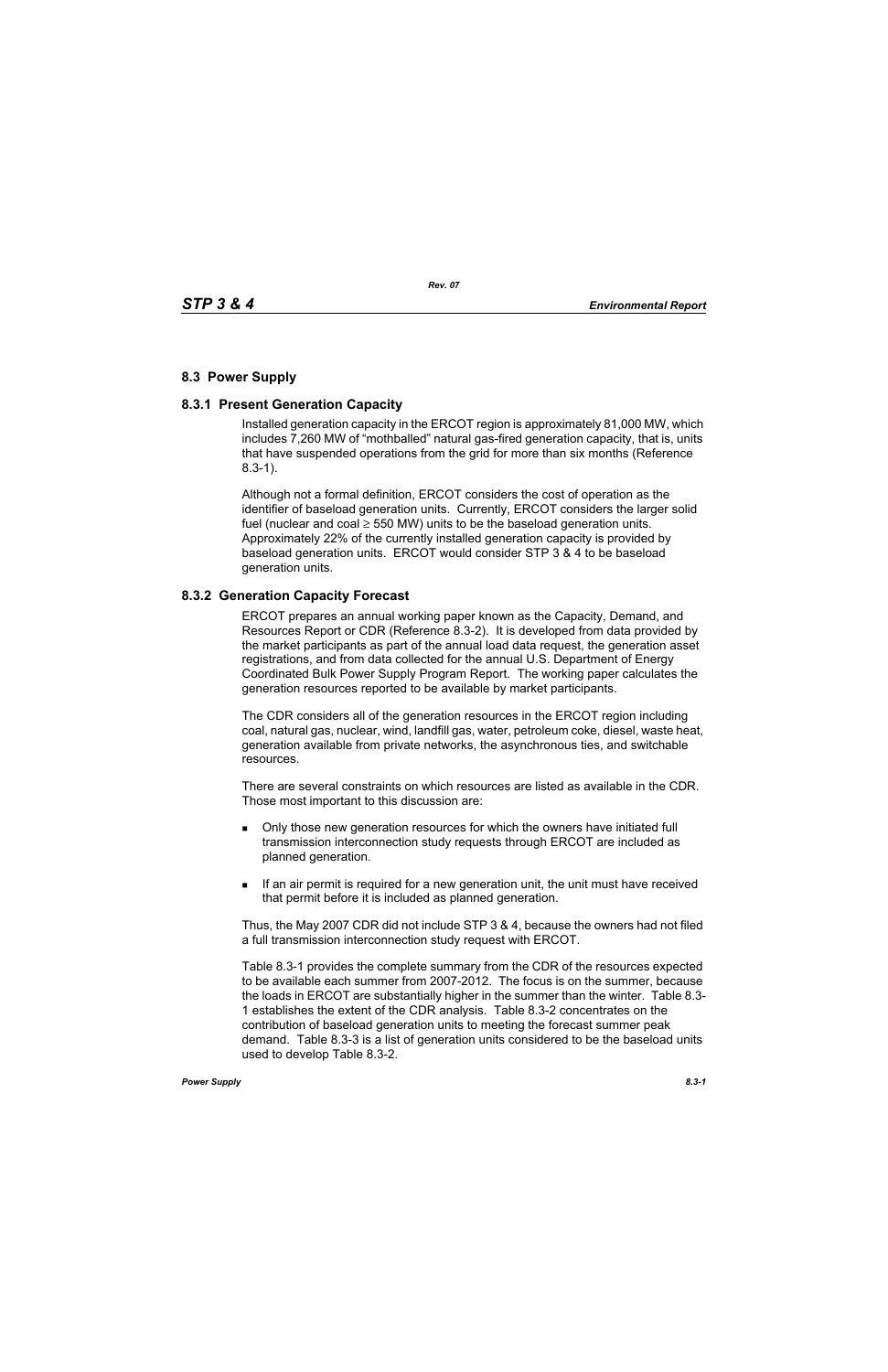Figure 8.3-1 is contained in the CDR and provides the ERCOT generation capacity projections for 2012-2027. The program that develops the curves takes many factors into consideration:

- **Increasing age of generation units, which may lead to inefficiency, increased** outage time, or reduced output capacity
- New units being connected to the grid (capacity and date) based on market participants' reported plans
- Units being decommissioned (capacity and date) in accordance with market participants' reported plans
- Units being mothballed (capacity and date) based on market participants' reported plans
- Units being taken out of mothballed status and reconnected to the grid (capacity and date) based on market participants' reported plans

The figure provides three possible capacity scenarios based on the aging of existing units to assist the market participants in making sound economic decisions. Based on company operating experience and specific economic constraints, some market participants may choose to not operate their units past thirty years, some past forty years, or some past fifty years. The three aging scenarios allow the market participants to understand the forecast generation capacity with and without units of various ages. This provides the market participants flexibility in their economic decisions.

ERCOT does not dictate to the market participants which units should be mothballed, or when mothballed units should be returned to the grid, or when new units should be planned and constructed. ERCOT relies on market economic forces to provide the market participants with the impetus to make such economic decisions. ERCOT simply provides as much information as possible to assist the market participants in making good economic decisions that will benefit the whole ERCOT region.

# **8.3.3 References**

- 8.3-1 ERCOT Report on Existing and Potential Electric System Constraints and Needs, December 2006, available at http://www.ercot.com/news/presentations/2006/2006\_ERCOT\_Reports\_T ransmission Constraints and Needs.pdf.
- 8.3-2 Report on the Capacity, Demand, and Reserves in the ERCOT Region, May 2007, available at http://www.ercot.com/news/presentations/2007/07CDR05172007-final.xls.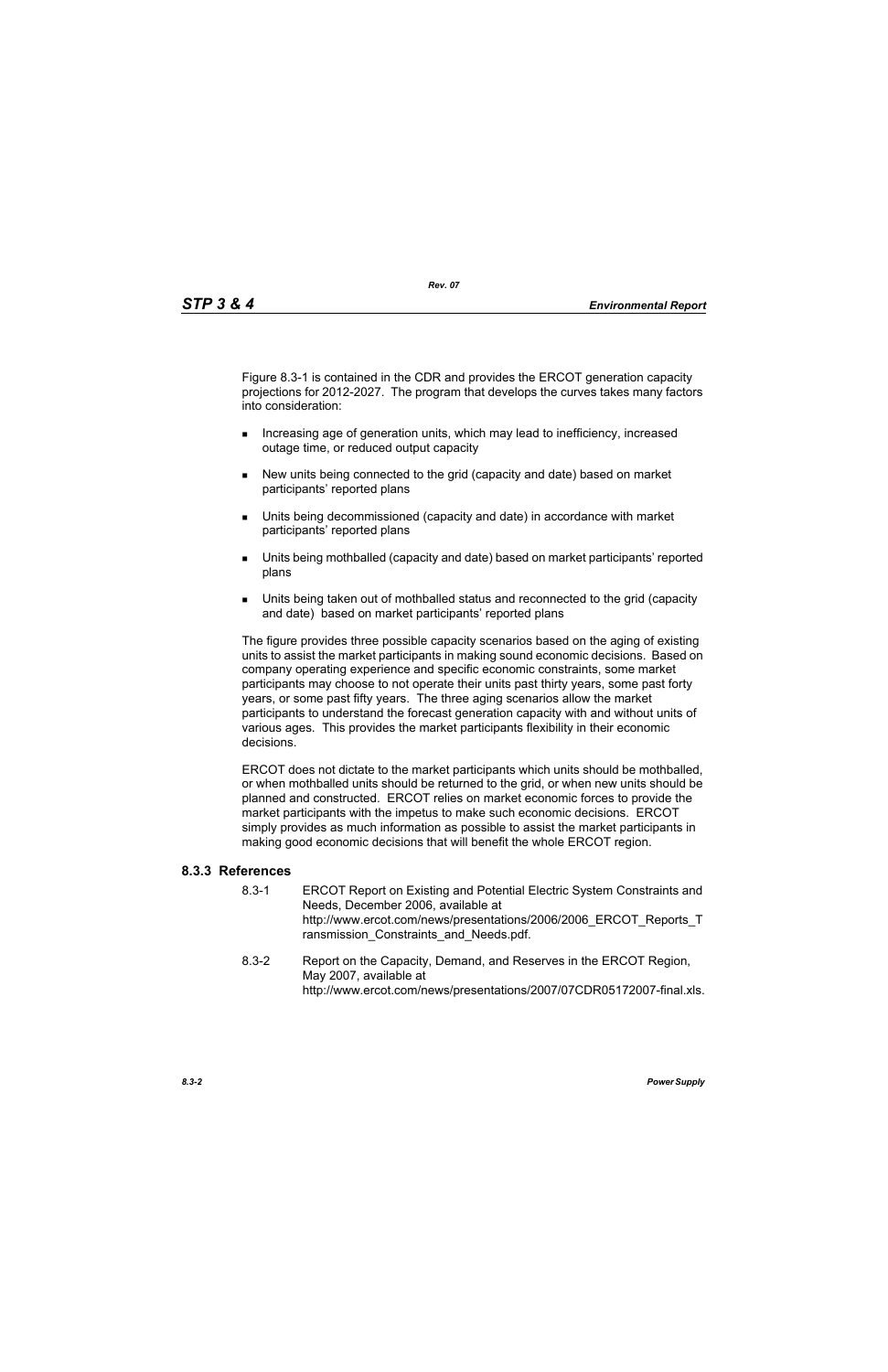| <b>Resources:</b>                                                | 2007   | 2008   | 2009   | 2010     | 2011   | 2012     |
|------------------------------------------------------------------|--------|--------|--------|----------|--------|----------|
| Installed Capacity, MW                                           | 61,424 | 61,424 | 61,424 | 61,424   | 61,424 | 61,424   |
| Capacity from Private Networks, MW                               | 6,513  | 6,217  | 6,217  | 6,217    | 6,217  | 6,217    |
| Effective Load-Carrying Capability (ELCC) of Wind Generation, MW | 298    | 298    | 298    | 298      | 298    | 298      |
| RMR Units under Contract, MW                                     | 169    | 169    | 169    | 169      | 0      | 0        |
| <b>Operational Generation, MW</b>                                |        | 68,108 | 68,108 | 68,108   | 67,939 | 67,939   |
|                                                                  |        |        |        |          |        |          |
| 50 % of Non-Syncronous Ties, MW                                  | 553    | 553    | 553    | 553      | 553    | 553      |
| Switchable Units, MW                                             | 2,848  | 2,848  | 2,848  | 2,848    | 2,848  | 2,848    |
| Available Mothballed Generation, MW                              | 165    | 510    | 419    | 594      | 558    | 522      |
| Planned Units (not wind) with Signed IA and Air Permit, MW       | 0      | 550    | 550    | 550      | 1,300  | 2,100    |
| ELCC of Planned Wind Units with Signed IA, MW                    | 0      | 171    | 174    | 174      | 174    | 174      |
| <b>Total Resources, MW</b>                                       | 71,970 | 72,740 | 72,652 | 72,827   | 73,372 | 74,136   |
|                                                                  |        |        |        |          |        |          |
| less Switchable Units Unavaialble to ERCOT, MW                   | 158    | 317    | 317    | $\Omega$ | 0      | $\Omega$ |
| less Retiring Units, MW                                          | 0      | 375    | 375    | 433      | 433    | 433      |
| <b>Resources, MW</b>                                             |        | 72,048 | 71,960 | 72,394   | 72,939 | 73,703   |

Reference 8.3-2

|  | Table 8.3-2 Forecast Summer Capacity, Baseload Generation Units Only |  |  |  |  |
|--|----------------------------------------------------------------------|--|--|--|--|
|--|----------------------------------------------------------------------|--|--|--|--|

|                                                       | 2007   | 2008   | 2009   | 2010   | 2011   | 2012   |
|-------------------------------------------------------|--------|--------|--------|--------|--------|--------|
|                                                       |        |        |        |        |        |        |
| <b>Resources, MW</b>                                  | 71,812 | 72,048 | 71,960 | 72,394 | 72,939 | 73,703 |
|                                                       |        |        |        |        |        |        |
| <b>Baseload Generation, MW</b>                        | 17,621 | 17,621 | 19,057 | 19,998 | 21,378 | 22,178 |
|                                                       |        |        |        |        |        |        |
| % of Resources that are<br><b>Baseload Generation</b> | 24.5%  | 24.5%  | 26.5%  | 27.6%  | 29.3%  | 30.1%  |
|                                                       |        |        |        |        |        |        |

Compiled from Reference 8.3-2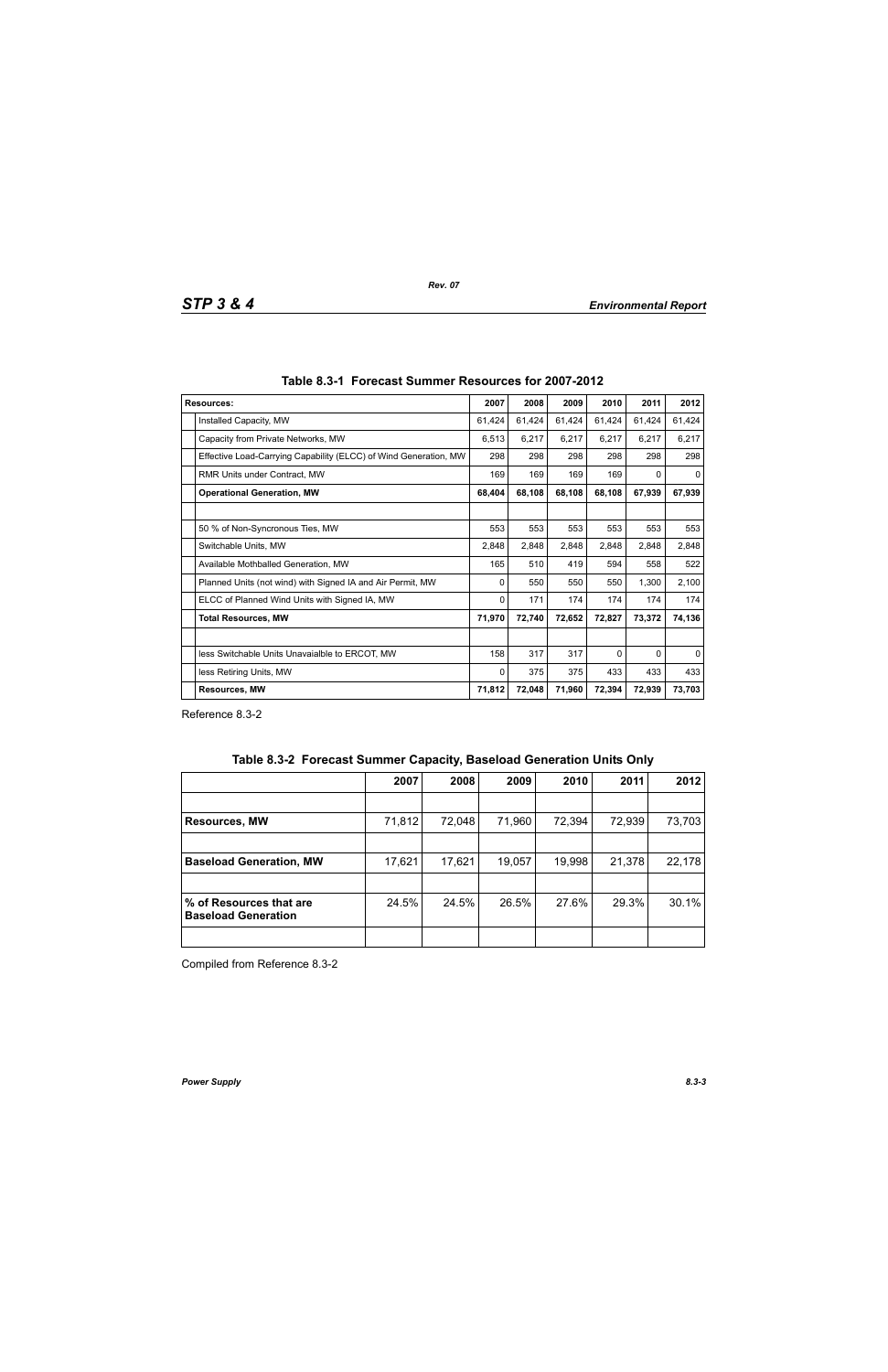|                                | <b>Summer Capacity, MW</b> |        |        |        |        |        |
|--------------------------------|----------------------------|--------|--------|--------|--------|--------|
| <b>Unit Name</b>               | 2007                       | 2008   | 2009   | 2010   | 2011   | 2012   |
| Big Brown 1                    | 597                        | 597    | 597    | 597    | 597    | 597    |
| Big Brown 2                    | 610                        | 610    | 610    | 610    | 610    | 610    |
| Coleto Creek 1                 | 633                        | 633    | 633    | 633    | 633    | 633    |
| Comanche Peak 1                | 1,164                      | 1,164  | 1,164  | 1,164  | 1,164  | 1,164  |
| Comanche Peak 2                | 1,164                      | 1,164  | 1,164  | 1,164  | 1,164  | 1,164  |
| <b>Fayette Power Project 1</b> | 596                        | 596    | 596    | 596    | 596    | 596    |
| Fayette Power Project 2        | 608                        | 608    | 608    | 608    | 608    | 608    |
| J K Spruce 1                   | 560                        | 560    | 560    | 560    | 560    | 560    |
| Limestone 1                    | 826                        | 826    | 826    | 826    | 826    | 826    |
| Limestone 2                    | 853                        | 853    | 853    | 853    | 853    | 853    |
| Martin Lake 1                  | 799                        | 799    | 799    | 799    | 799    | 799    |
| Martin Lake 2                  | 795                        | 795    | 795    | 795    | 795    | 795    |
| Martin Lake 3                  | 804                        | 804    | 804    | 804    | 804    | 804    |
| Monticello 1                   | 560                        | 560    | 560    | 560    | 560    | 560    |
| Monticello 2                   | 579                        | 579    | 579    | 579    | 579    | 579    |
| Monticello 3                   | 808                        | 808    | 808    | 808    | 808    | 808    |
| Oklaunion 1                    | 629                        | 629    | 629    | 629    | 629    | 629    |
| South Texas 1                  | 1,282                      | 1,282  | 1,282  | 1,282  | 1,282  | 1,282  |
| South Texas 2                  | 1,282                      | 1,282  | 1,282  | 1,282  | 1,282  | 1,282  |
| W A Parish 5                   | 657                        | 657    | 657    | 657    | 657    | 657    |
| W A Parish 6                   | 645                        | 645    | 645    | 645    | 645    | 645    |
| W A Parish 7                   | 567                        | 567    | 567    | 567    | 567    | 567    |
| W A Parish 8                   | 603                        | 603    | 603    | 603    | 603    | 603    |
| Oak Grove 1                    |                            |        | 855    | 855    | 855    | 855    |
| Sandow 5                       |                            |        | 581    | 581    | 581    | 581    |
| Oak Grove 2                    |                            |        |        | 855    | 855    | 855    |
| Comanche Peak 1&2 Upgrade      |                            |        |        | 86     | 86     | 86     |
| J K Spruce 2                   |                            |        |        |        | 750    | 750    |
| Twin Oaks 3                    |                            |        |        |        | 630    | 630    |
| Sandy Creek 1                  |                            |        |        |        |        | 800    |
|                                | 17,621                     | 17,621 | 19,057 | 19,998 | 21,378 | 22,178 |

Compiled from Reference 8.3-2